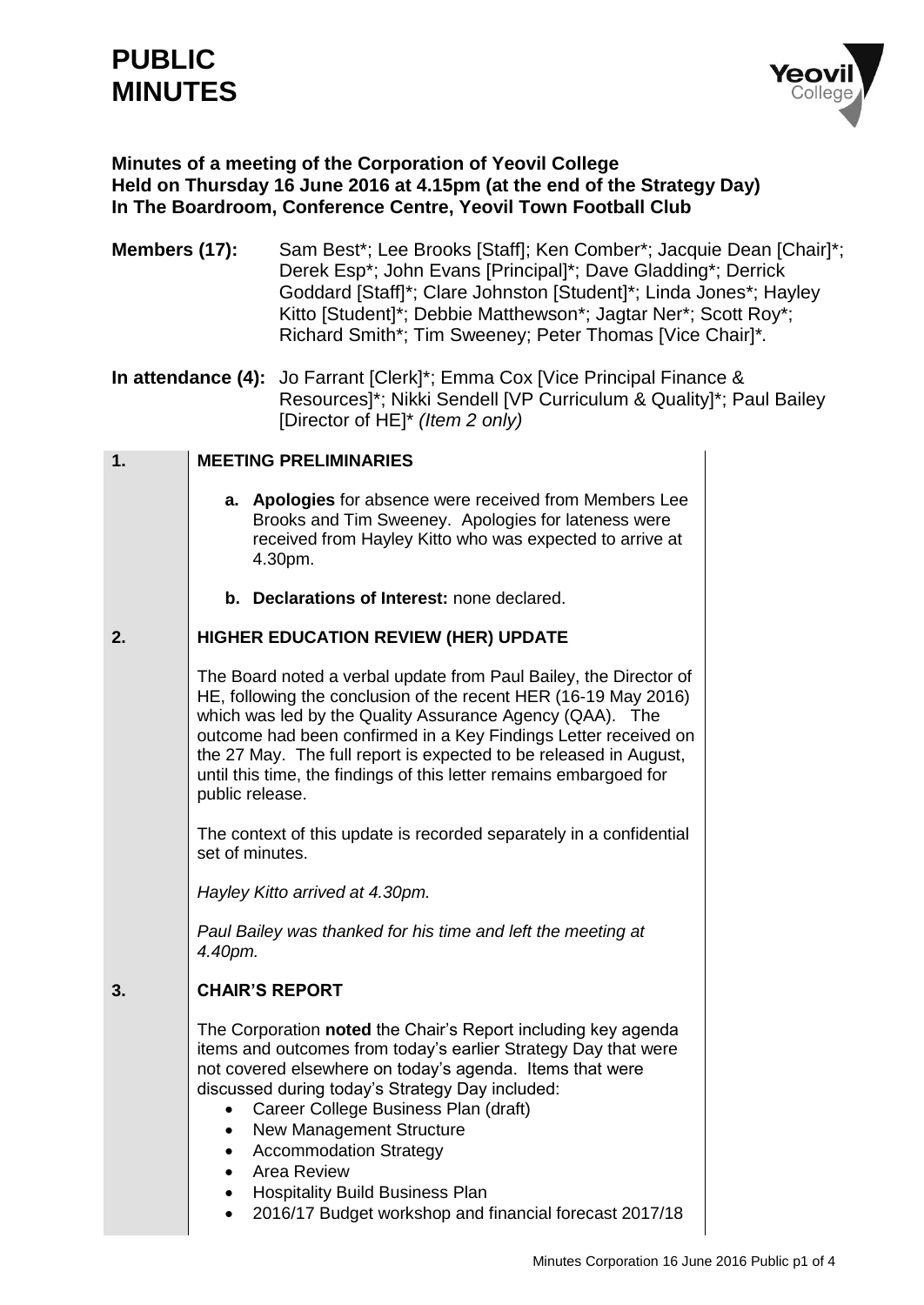|    | • 3 Year Strategy Plan 2016-19                                                                                                                                                                                                                                                                                                                                                                                                                                                                                                                                                                                                                                                                                                      |                                     |
|----|-------------------------------------------------------------------------------------------------------------------------------------------------------------------------------------------------------------------------------------------------------------------------------------------------------------------------------------------------------------------------------------------------------------------------------------------------------------------------------------------------------------------------------------------------------------------------------------------------------------------------------------------------------------------------------------------------------------------------------------|-------------------------------------|
|    | The outcomes of some of the discussions that took place on the<br>above items are recorded in a separate set of confidential<br>minutes.                                                                                                                                                                                                                                                                                                                                                                                                                                                                                                                                                                                            |                                     |
|    | The Board were then updated by the Principal concerning:                                                                                                                                                                                                                                                                                                                                                                                                                                                                                                                                                                                                                                                                            |                                     |
|    | <b>SFA meeting (No.7) 07 June 2016</b><br>This meeting had been attended by the Principal, Vice Principal<br>Finance & Resources, Lead Governor Finance and the Clerk.<br>During the meeting the SFA reviewed the April management<br>accounts and cash flow position. The SFA reported no concerns<br>in terms of monthly reporting and responsiveness and appreciates<br>the openness and honestly from the management team on issues<br>as and when they arise. The SFA wish to continue with monthly<br>meetings due to the time of year with year-end and next year's<br>recruitment imminent. The frequency of these meetings will be<br>reviewed again in October. The next meeting takes place on<br>Thursday 30 June 2016. |                                     |
| 4. | <b>MINUTES OF CORPORATION MEETINGS</b>                                                                                                                                                                                                                                                                                                                                                                                                                                                                                                                                                                                                                                                                                              |                                     |
|    | The Corporation APPROVED the following minutes as correct<br>records and APPROVED the public minutes for website<br>publication:<br><b>a.</b> 26 May 2016 Public<br><b>b.</b> 26 May 2016 Confidential                                                                                                                                                                                                                                                                                                                                                                                                                                                                                                                              |                                     |
|    | The minutes were signed by the Chair.                                                                                                                                                                                                                                                                                                                                                                                                                                                                                                                                                                                                                                                                                               |                                     |
| 5. | <b>MATTERS ARISING</b>                                                                                                                                                                                                                                                                                                                                                                                                                                                                                                                                                                                                                                                                                                              |                                     |
|    | The action and query sheet was noted, reviewed and updated.<br>Actions were either complete, included elsewhere on today's<br>agenda or appropriately being tracked and carried forward.                                                                                                                                                                                                                                                                                                                                                                                                                                                                                                                                            |                                     |
|    | The Chair of the YCBF informed the Board that a letter was today<br>being posted to the Charities Commission asking for advice on<br>how to dissolve the YCBF, an exempt charity. The Board will be<br>updated on any developments at its next meeting.                                                                                                                                                                                                                                                                                                                                                                                                                                                                             | <b>YCBF Chair /</b><br><b>Clerk</b> |
| 6. | <b>FINANCIAL UPDATE</b>                                                                                                                                                                                                                                                                                                                                                                                                                                                                                                                                                                                                                                                                                                             |                                     |
|    | During today's earlier Strategy session, the Board rigorously<br>reviewed the 3 year financial forecast and I&E sheet. The context<br>of these discussions are recorded separately in a confidential set<br>of minutes.                                                                                                                                                                                                                                                                                                                                                                                                                                                                                                             |                                     |
|    | Due to the short turnaround time since the last Board meeting, the<br>May Management accounts were not available, as a result of this<br>there had been no updates made to the operating statement or<br>KPIs that needed to be brought to the Boards attention. A<br>detailed review of these documents will be made by the Board at<br>its next meeting in July.                                                                                                                                                                                                                                                                                                                                                                  |                                     |
| 7. | <b>PRINCIPAL'S REPORT</b>                                                                                                                                                                                                                                                                                                                                                                                                                                                                                                                                                                                                                                                                                                           |                                     |
|    | During today's earlier Strategy session, the Board reviewed the                                                                                                                                                                                                                                                                                                                                                                                                                                                                                                                                                                                                                                                                     |                                     |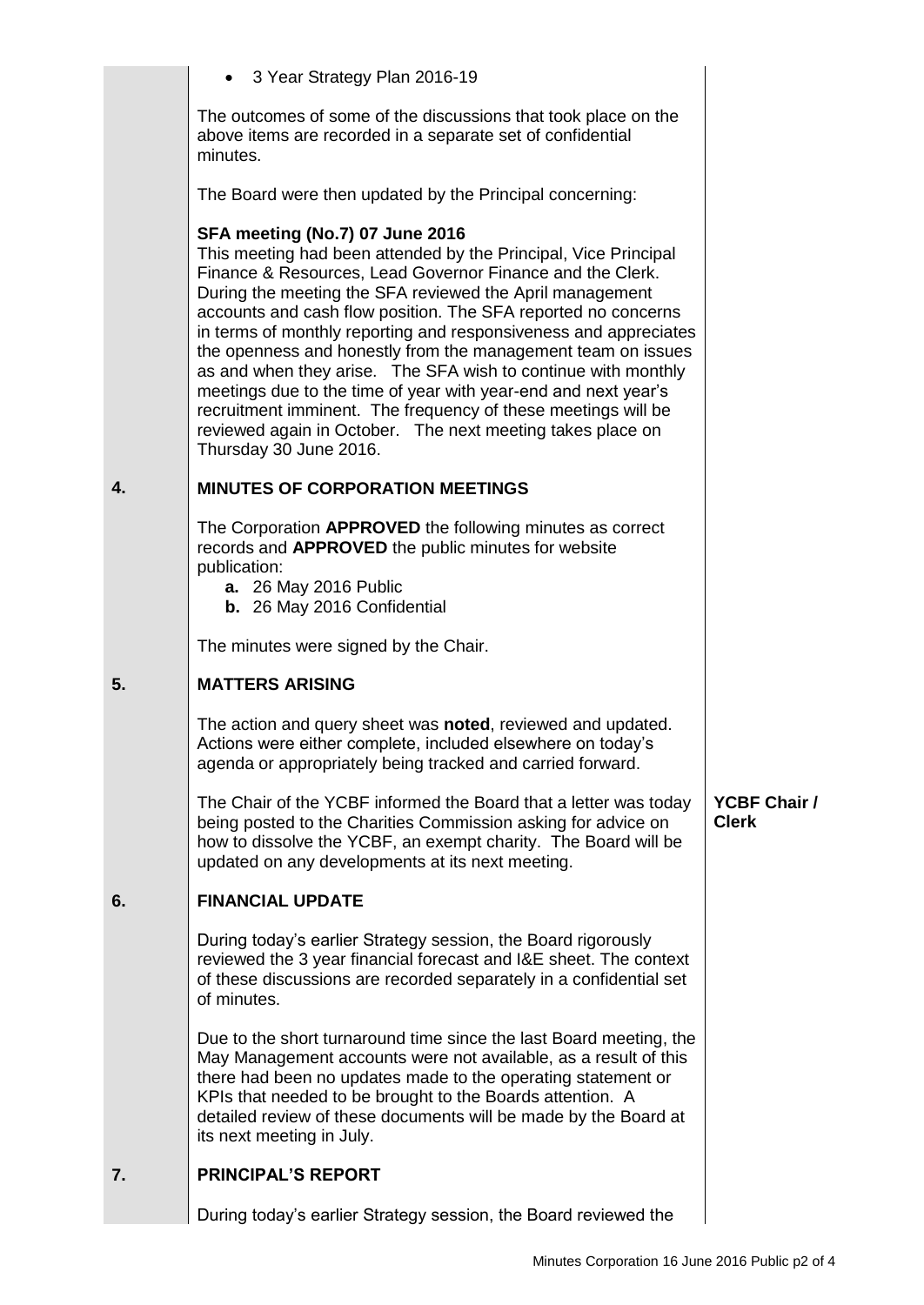draft Strategic Plan 2016-19. There was particular emphasis upon the retention and achievement targets set for 2016/17 and 2017/18. After a debate, the Board announced that it found these targets to be both aspirational and realistic and trusted SMT to make the final judgement.

The Board then **APPROVED IN PRINCIPLE** the Strategic Plan 2016-19. Final approval would be made by the Board at its next meeting on the 07 July 2016.

The Corporation then **noted** the Principal's comprehensive report with particular emphasis upon:

- Yeovil College presence at the recent Bath and West Show. The College had received excellent feedback on the Engineering Departments interactive stand in the 'Imagineering' tent.
- Operating Statement update

#### **8. NEW BUILD CONTRACTOR**

The Principal updated the Board on the latest developments in respect to the LEP HPTA Growth Deal Capital Project for an extension to the current restaurant space and an additional construction workshop in order to meet the skill development needs of the Hinkley Point project.

The project has been reviewed by the Head of Estates and Facilities who has reported that there is a potential for significant savings to be made by bringing the management of the project in house and by appointing our own site manager to oversee the project. To this effect, a cost structure is currently being pulled together. The Principal confirmed his desire to appoint the same contractors used for the build of the existing construction centre.

The Board were in agreement to these recommendations but reiterated the importance of maintaining reasonable control measures to ensure the project does not go over the approved budget allocation.

Further updates on any development will be brought to the Board in a timely manner.

Confidential minutes were recorded separately.

# **LEGAL, POLICY AND REGULATORY MATTERS**

### **a. Customer Service Policy**

**9.**

The Board **APPROVED** the Customer Service Policy subject to some minor changes needed to reflect the changes to staffing roles as detailed on the new management structure (see confidential minute 3) which is being implemented from 01 July 2016.

**b. Equality and Diversity Annual Report**  The Corporation **noted** the E&D Annual Report.

## **c. Safeguarding and Equality & Diversity**

The Board **noted** a verbal update on Safeguarding and E&D presented by the Vice Principal Curriculum and Quality. In